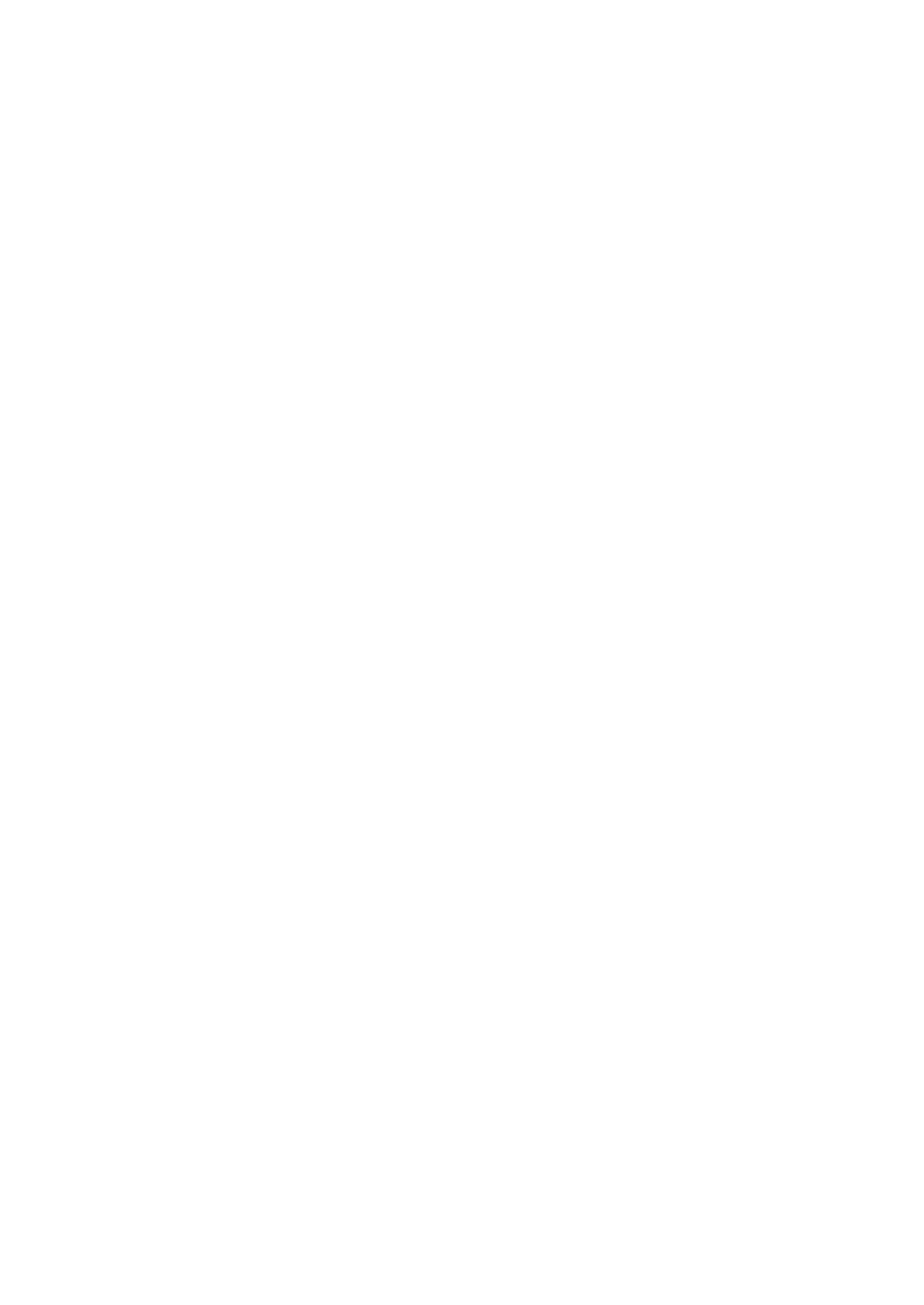# **II. INFORMATION OF REGISTERED BUSINESS LINES**

| N <sub>0</sub> | <b>Name of Business lines</b>                                         | <b>Business</b><br>Code |
|----------------|-----------------------------------------------------------------------|-------------------------|
| $\mathbf{1}$   | Construction of other civil engineering works                         | 4290 (Main)             |
|                | Details: Construction of infrastructure, construction of industrial   |                         |
|                | works                                                                 |                         |
| $\overline{2}$ | Repair of machinery and equipment                                     | 3312                    |
| $\overline{3}$ | Installation of machinery and industrial equipment                    | 3320                    |
|                | Details: Installing, supporting the installation of machinery and     |                         |
|                | equipment, and providing related services                             |                         |
| $\overline{4}$ | Construction of houses of all kinds                                   | 4100                    |
| 5              | Installation of electrical systems                                    | 4321                    |
| 6              | Installation of water supply, drainage, heating, and air              | 4322                    |
|                | conditioning systems                                                  |                         |
|                | Details: Installation of the system water supply and drainage         |                         |
| $\overline{7}$ | Installation of other building systems                                | 4329                    |
| 8              | Trading in real estate, land use rights belonging to owners, users,   | 6810                    |
|                | or renters                                                            |                         |
|                | Details: Investing in the creation of factories and construction      |                         |
|                | works for sale or lease; Investment in land reclamation and           |                         |
|                | investment in infrastructure works on leased land to lease land       |                         |
|                | with infrastructure; Construction of factories and office buildings   |                         |
|                | in industrial parks for sale or lease and provision of related        |                         |
|                | services (excluding services prohibited and restricted by the State); |                         |
|                | Infrastructure construction, maintenance, and industrial park         |                         |
|                | development                                                           |                         |
|                |                                                                       |                         |
| 9              | Management consulting activities                                      | 7020                    |
|                | Details: Management consulting, investment consulting activities      |                         |
|                | (excluding legal advice)                                              |                         |
| 10             | Architectural activities and related technical consulting             | 7110                    |
|                | Details: Supervising construction of industrial, civil, technical     |                         |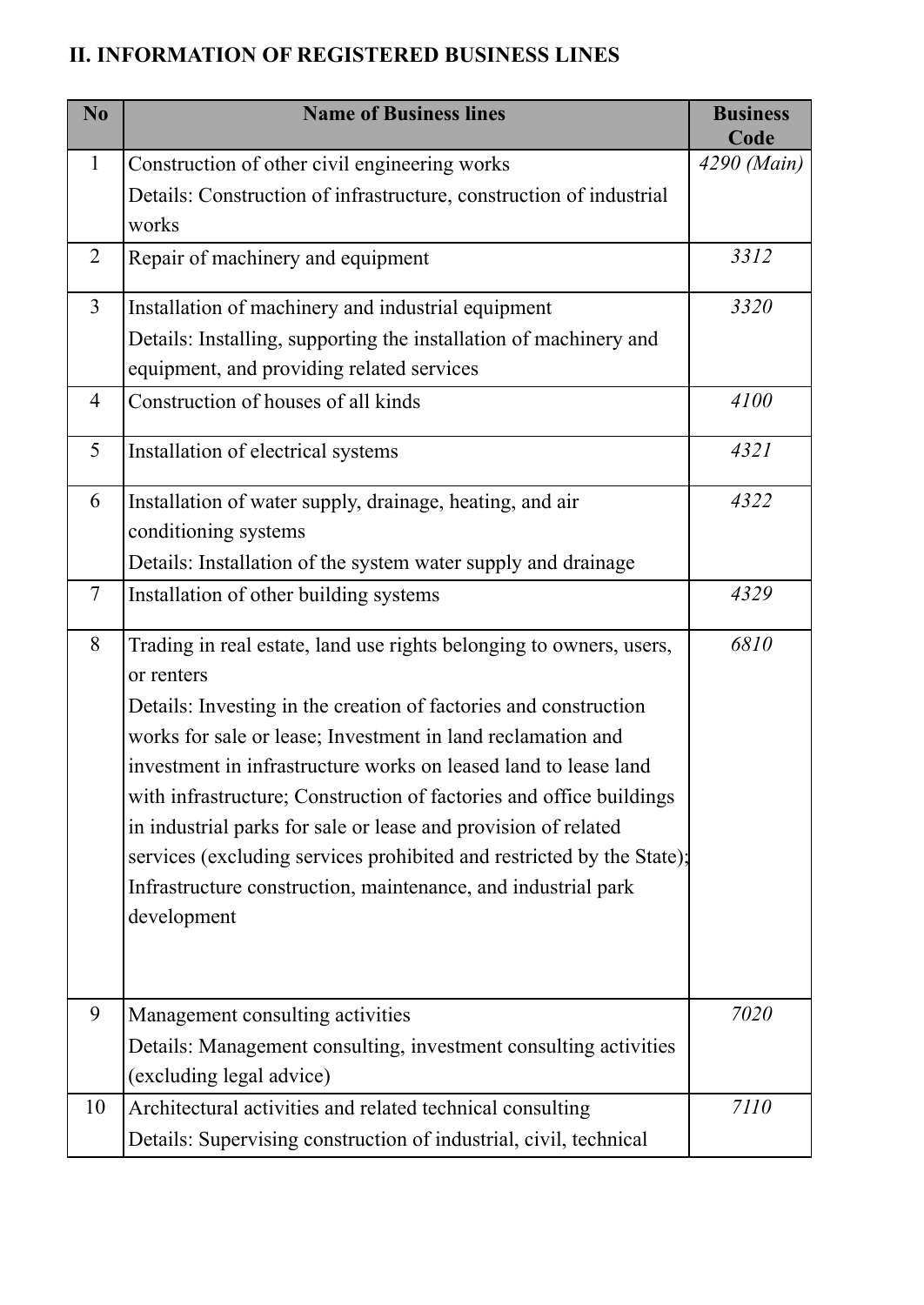|    | infrastructure, traffic, irrigation, hydroelectric projects                                                                                                                                                                                                                                                                                                                                                                                                                                                                                                                                                                                                             |      |
|----|-------------------------------------------------------------------------------------------------------------------------------------------------------------------------------------------------------------------------------------------------------------------------------------------------------------------------------------------------------------------------------------------------------------------------------------------------------------------------------------------------------------------------------------------------------------------------------------------------------------------------------------------------------------------------|------|
| 11 | Market research and opinion polls                                                                                                                                                                                                                                                                                                                                                                                                                                                                                                                                                                                                                                       | 7320 |
| 12 | Remaining other business support services n.e.c.<br>Exercising the right to export goods with HS code: 3922;<br>61130030; 6910; 7306; 7309; 7311; 7324; 8414; 8415;<br>8419; 8421; 8426; 8427; 8428; 8429; 8430; 8443; 8467;<br>8481; 8501; 8504; 8512; 85311020; 8535; 8536; 8539;<br>8544; 8517<br>- Exercising the right to import, wholesale distribution (no<br>wholesale department) and retail distribution right (no<br>retail establishment) of goods with HS code: 3922;<br>61130030; 6910; 7306; 7309; 7311; 7324; 8414; 8415;<br>8419; 8421; 8426; 8427; 8428; 8429; 8430; 8443; 8467;<br>8481; 8501; 8504; 8512; 85311020; 8535; 8536; 8539;<br>8544; 8517 | 8299 |

#### **III. INFORMATION ABOUT THE LEGAL REPRESENTATIVE / OWNERS / MEMBERS / FOUNDING SHAREHOLDERS / SHAREHOLDERS ARE FOREIGN INVESTORS**

#### **1. Legal Representative**

| * FULL NAME: AKIHIO IDE     | Position: General Director                            |
|-----------------------------|-------------------------------------------------------|
| Gender: Male                | DOB: $05/05/1960$                                     |
| Ethnic:                     | Nationality: <i>Japan</i>                             |
| ID type: <i>Passport</i>    | Number: <i>TZ1280370</i>                              |
| Issuance date: $17/05/2018$ | Place of Issuance: <i>Embassy of Japan in Vietnam</i> |
| Phone number:               | Email:                                                |

Permanent address: *434-1, Iriyamase, Fuji-shi, Shizuoka-ken, 419-0204, Japan* Residence address: *Room 1504, 34T Building, Trung Hoa Nhan Chinh New Urban Area, Trung Hoa Ward, Cau Giay District, Hanoi City, Vietnam.*

#### **2. List of foreign shareholders**

| No. | <b>Name</b>                                        | <b>Resident</b><br><b>Address</b>                    | ID                       | <b>Value</b><br>(VND) | <b>Ratio</b><br>$(\%)$ | <b>Time of</b><br>contribution |
|-----|----------------------------------------------------|------------------------------------------------------|--------------------------|-----------------------|------------------------|--------------------------------|
|     | <b>IDT JOINT</b><br><b>STOCK</b><br><b>COMPANY</b> | Shizuoka-ken,<br>Fuji-shi, Imaizumi<br>499-10, Japan | $ 0802 - 01 -$<br>000017 | 43,534,000,000        | 95.495                 | 03/01/2017                     |
| 2   | <b>AKIHIRO</b><br><b>IDE</b>                       | $434-1$ , Iriyamase,<br>Fuji-shi,<br>Shizuoka-ken,   | TZ12803<br>70            | 1,878,000,000         | 4.505                  | 06/29/2016                     |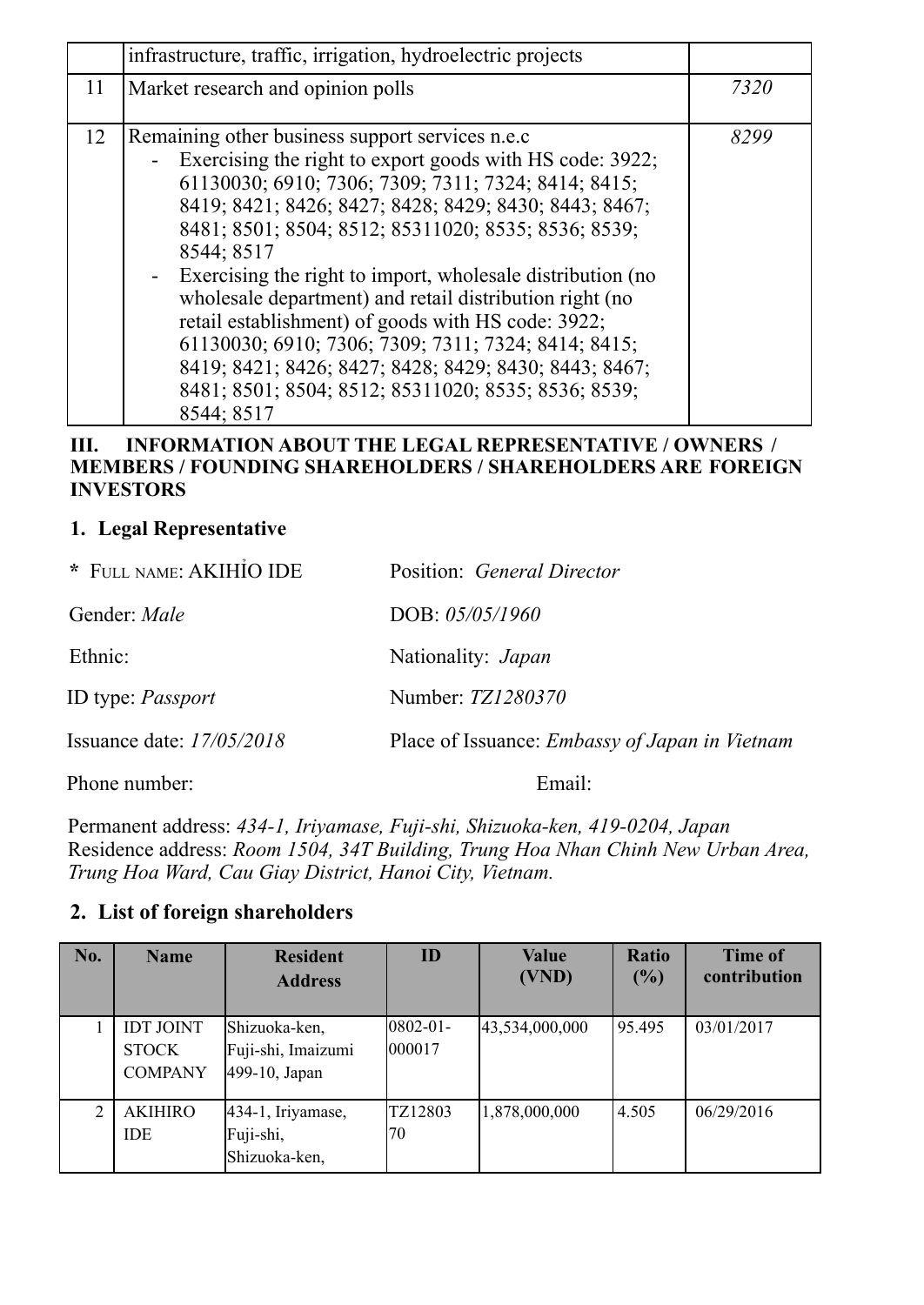|  | $\gamma$ 04, Japan<br>$\overline{\Delta}$<br>$T12-020$<br>$\overline{\phantom{a}}$ |  |  |
|--|------------------------------------------------------------------------------------|--|--|
|  |                                                                                    |  |  |

# **IV. CAPITAL INFORMATION**

# **1. Charter capital**

# Charter Capital: *68,100,000,000.000 dong*

| <b>Capital source</b> | (%)     | Value (in number, VND) |
|-----------------------|---------|------------------------|
| Foreign source        | 100.000 | 45,412,000,000.000     |
| <b>Other</b>          | 0.000   | 0.000                  |
| Private souce         | 0.000   | 0.000                  |
| State source          | 0.000   | $0.000\,$              |
| Total                 | 100.000 | 45,412,000,000.000     |

| <b>Contributed assets</b>                  | Ratio $(\% )$ | Value (in number, VND) |
|--------------------------------------------|---------------|------------------------|
| <b>VND</b>                                 | 0.000         | 0.000                  |
| Foreign currency                           | 100.000       | 45,412,000,000.000     |
| Gold                                       | 0.000         | 0.000                  |
| Value of land use right                    | 0.000         | 0.000                  |
| Value of rights relating to IP, technology | 0.000         | 0.000                  |
| and technical secrets                      |               |                        |
| Other assets                               | 0.000         | 0.000                  |
| Total                                      | 100.000       | 45,412,000,000.000     |